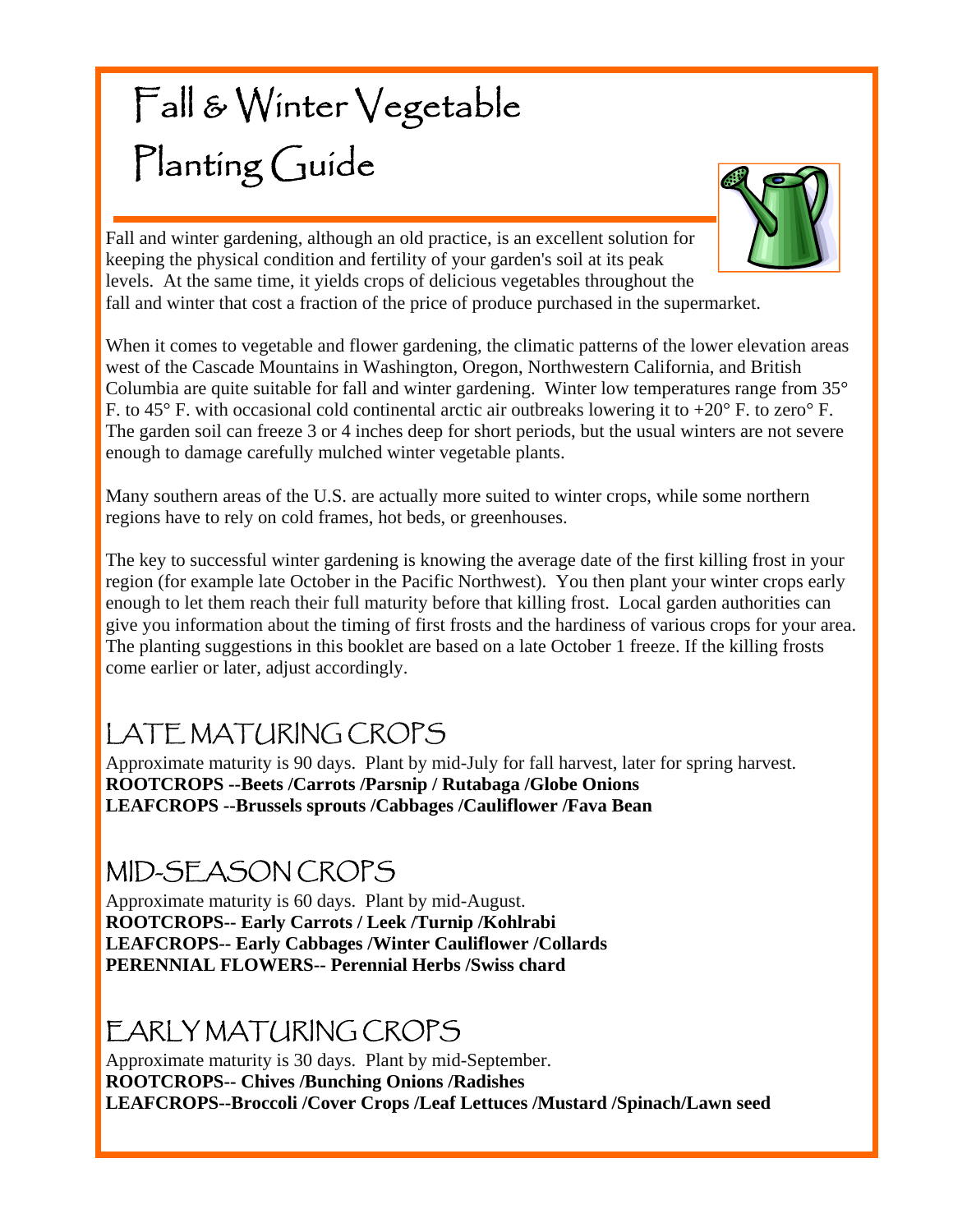## LENGTHENING YOUR GROWING SEASON

#### **Windbreaks and Walls**

Windbreaks and walls can add from  $100^{\circ}$  F. to  $150^{\circ}$  F. of warmth to your fall and winter garden. Many gardeners have discovered by surprise that a south-facing wall of the home, shed, or greenhouse is ideally situated for constructing easily built structures that use the free solar energy of the sun.

Figure 1.-Plastic Jug Cloche



Figure 2.-Tunnel Cloche



Photo Courtesy of Sunset Publishing Corp.

Figures 1-2 reprinted by permission from Short-Season Vegetable Gardening, PNW 497, University of Idaho College of

#### **Cloches**

Cloches provide an elevated warm climate around your winter row crops. They can best be described as portable green houses of various designs that work with solar energy to warm the immediate row or plant they are placed over. Many designs have been tried. Ideas range from very stiff wire frames holding glass panes, to clear gallon-size plastic bleach or pop bottles with their bottoms removed. All cloches have two drawbacks to consider. First, on bright sunny winter days they have to be manually ventilated, to prevent excessive heat build up. Second, poorly constructed or "staked-down" cloches can become kites during winter windstorms.



#### **Cold Frames**

Cold Frame

Cold frames are permanent structures that considerably lengthen the growing season. They are an excellent way to grow fall and winter crops. Cold frames provide protection from strong winds, elevate the daily and nighttime temperatures around the plants, and protect frost sensitive vegetables or flowers. They are easy to build and the vegetables and flowers in them will require minimal care. In short-season areas, a cold frame will allow you to start seed up to 8 weeks earlier than you can outdoors.

You can use an old window sash of any dimension to build a cold frame. Fiberglass or polyethylene can be used if the glass is broken. The ideal cold frame is built about 18 inches at the back and 12 inches at the front. The slope allows rain to run off and affords a better angle for gathering the sun's heat. Your cold frame should face south for maximum exposure to sunlight. Also, select a location with a slight ground slope to provide adequate drainage away from the frame. To provide ventilation, partially open your cold frame during sunny, warm weather. During cold snaps, cover the cold frame with burlap or heavy cloth to provide extra warmth.

Hot Beds are cold frames with a source of bottom heat. Today, that heat comes from electric heating cables. A few hot beds are still constructed using the old method of a layer about 1 1/2 feet thick of decomposing manure beneath the soil of the cold frame as the source of heat. Either way the hot bed remains frost-free during the winter.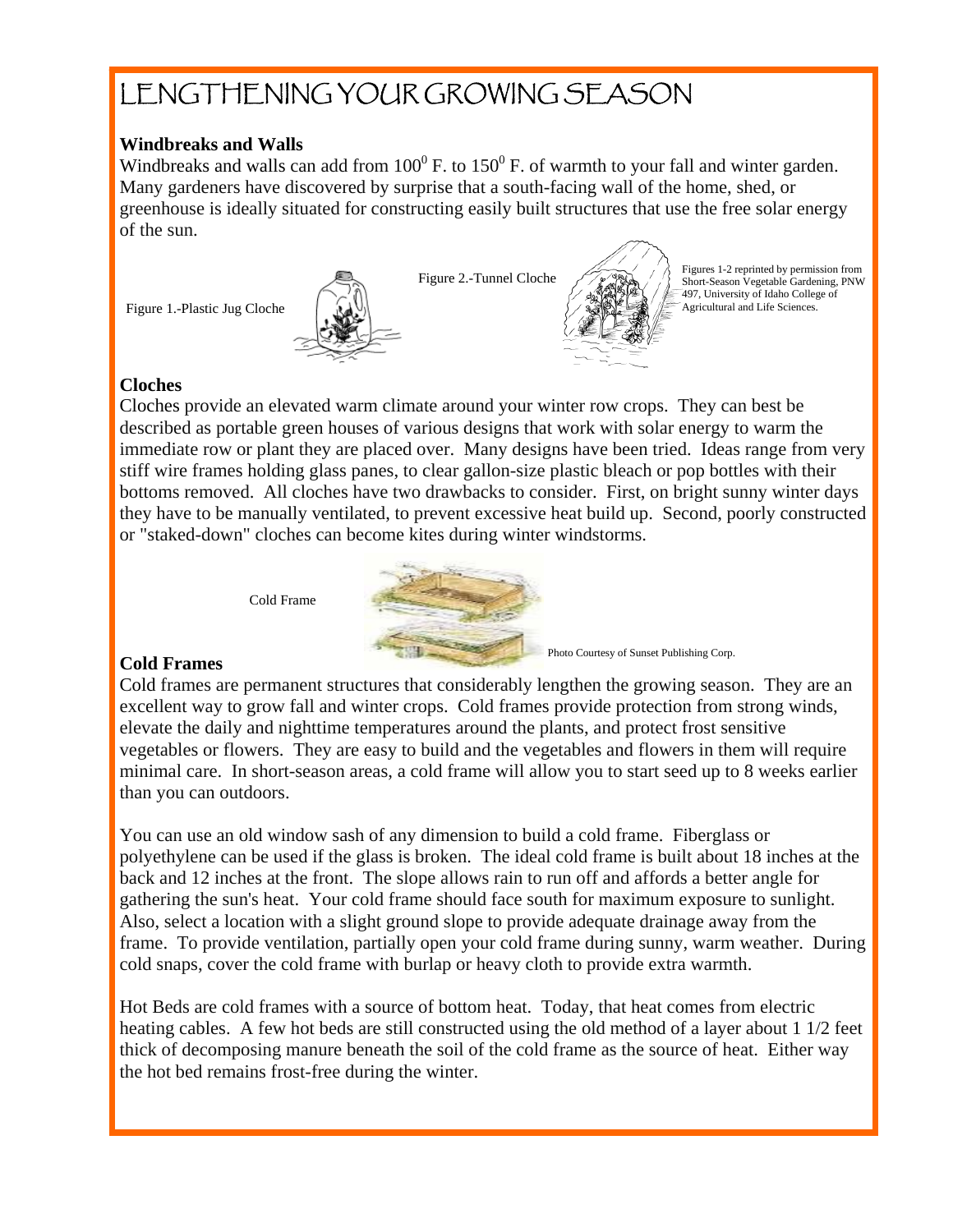#### **Greenhouses**

Greenhouses are structures that provide frost-free climates all year round. There are perhaps as many designs for greenhouses as there have been imaginative gardeners. Unheated greenhouses are great for raising seedling crops of many of the most delicious leafy and root vegetables. Greenhouses can also be heated for raising tropical plants. Some greenhouses as far north as North Pole, Alaska have been used for extensive winter production of commercial crops of tomatoes and cucumbers.

#### **Raised Beds**

Permanently edged raised beds have been used for growing vegetables and flowers for centuries. They may be made of stone, bricks, concrete, or with untreated lumber. (Many beds are made with untreated 2X10 lumber.) The soil in a well-made and maintained raised bed can be between 8 and 12 degrees F. warmer than the same soil in the surrounding garden areas. Another advantage is the lessening of the need to bend over to work in, or harvest from, the raised beds.

Single plant raised beds can be made from old tires stacked together. The black tires absorb heat from sunlight, warming the soil even more than ordinary raised beds. They are great for growing tomatoes, peppers and potatoes during the spring growing season and are good for crops like cauliflower and broccoli during the fall and winter.

### MULCHING





Late October-early November is an excellent time to begin preparing the vegetable garden for normal cold winter weather ahead. Mulching serves many purposes in the winter garden. In addition to insulating the plants with a blanket of protection over the root system, it will help discourage the winter growth of weeds and annoying grasses. Mulch also helps reduce evaporation of moisture from the soil during dry periods. During winter's heavy rainstorms, it helps prevent the soil from eroding away.

The most common materials used for winter mulching are peat moss, bark, sawdust, and shredded newspapers. Both sawdust and bark leach nitrogen from the soil. Therefore, steps must be taken to replenish this nitrogen before replanting. We recommend a layer of one to two inches of mulch material. The best winter crops to protect this way include beets, carrots, onions, parsnips, rutabagas and turnips.

Occasionally, dig down through the mulching material and check to see that the soil has sufficient moisture. Plants that are in dry soil will not survive the winter as well as plants that are in moist soil.

As spring begins, and the sunlight warms the soil, a layer of mulch prevents the soil from warming. Remove or spade in (dig or cut into the soil) the winter mulch to enable the sunshine to reach the soil and warm it as soon as possible. Seeds can be sown much earlier in unmulched soils.